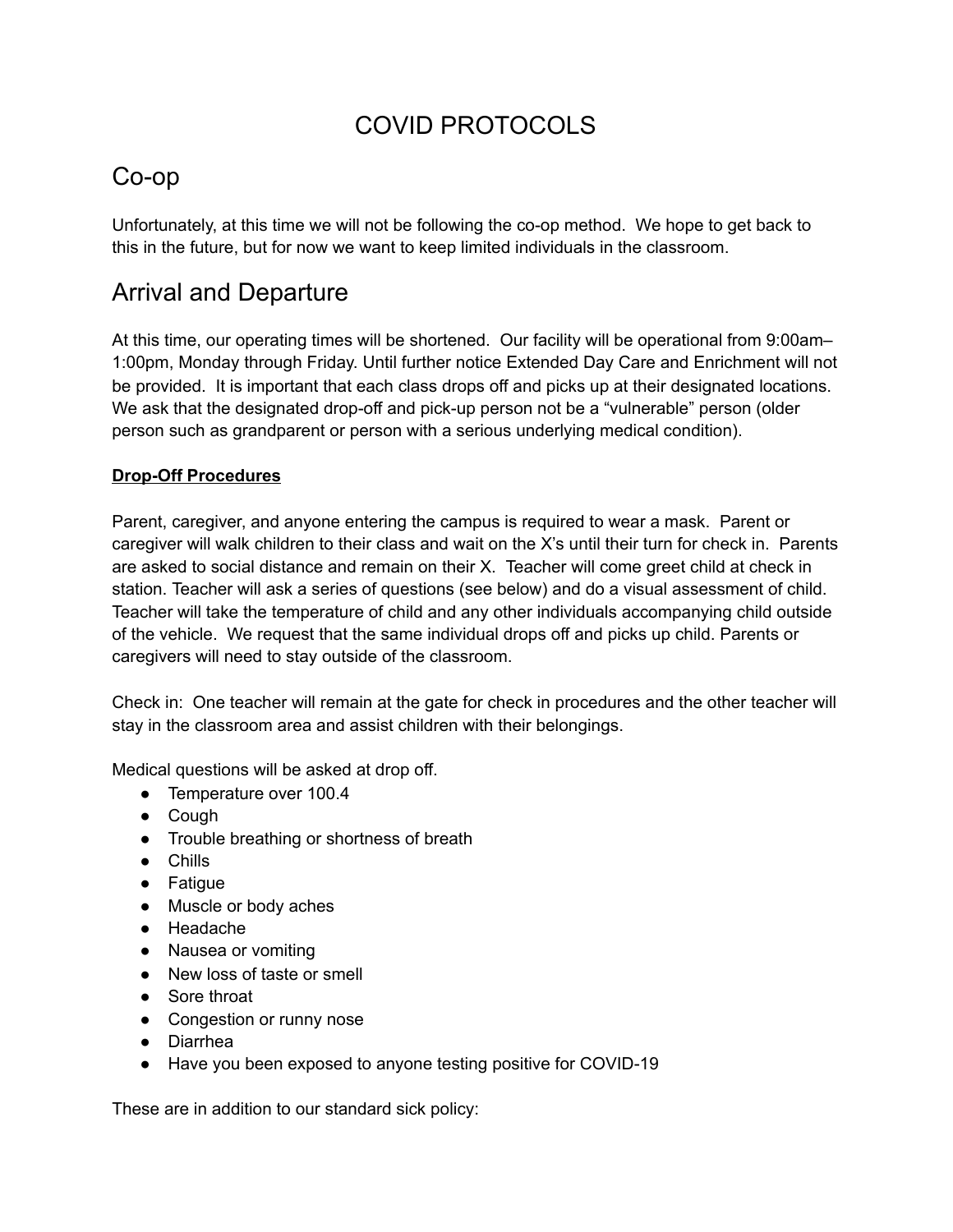- Nasal discharge that is heavy enough to require frequent wiping, especially if accompanied by sneezing and/or coughing (colds are most commonly spread by air droplets from sneezing or coughing).
- Cough that is persistent enough to limit his/her activity, especially if accompanied by other symptoms (runny nose, sneezing, etc.)
- Temperature of 100.4 degrees or greater within the past 24 hours
- Vomiting one or more times in the previous 24 hours
- Conjunctivitis or pink eye. Defined as pink or red eyes with white or yellow discharge, often with matted eyelids after sleep.
- Infestation (e.g. head lice, scabies). Keep at home until all nits (eggs) have been removed.
- Rash with fever or behavior change (until seen by a physician who determines the illness is not communicable).
- Streptococcal infection, until 24 hours after treatment has been initiated.
- Signs of possible illness including lethargy, irritability, crying, etc.

If child is experiencing any of these symptoms they will not be admitted to school for the safety of the other students and the staff. The need to send a child home from school shall be at the sole discretion of his or her teacher. There will be no exceptions to this policy.

#### **Pick-Up Procedures**

Parents or caregivers will pick up their child at their designated location. All individuals entering the campus are required to wear masks. Parents or caregivers are asked to social distance by remaining on their X or remaining 6 feet apart.

Pinecones: Pick up will be at the bottom of the Pinecones stairs at 1:00 Footprints: Pick up will be at the gate of the classroom at 1:00 Treetops: Pick up will be at end of parking lot by the amphitheater at 1:00

#### Outdoor Classrooms

- Outdoor classrooms: All classes will be held outside and on the large playground.
- Communal Playground: To allow for social distancing between the classes, playground times will be staggered by day and only one class will be on the playground at a time. Playground will be wiped down and disinfected between uses.
- Playball: Classes will have access to the patio for Playball on their non-playground day.
- Bikes: Classes will have access to the bikes on their non-playground day.
- Schedule: Teachers will create a schedule for their Playground day, Playball day or Bike day.
- Rain: Classes will be cancelled on rainy days, depending on the severity of the rain. This will be to the school's discretion whether to cancel school. If conditions are slight, children will be asked to bring the proper clothing for mild rain. This should include a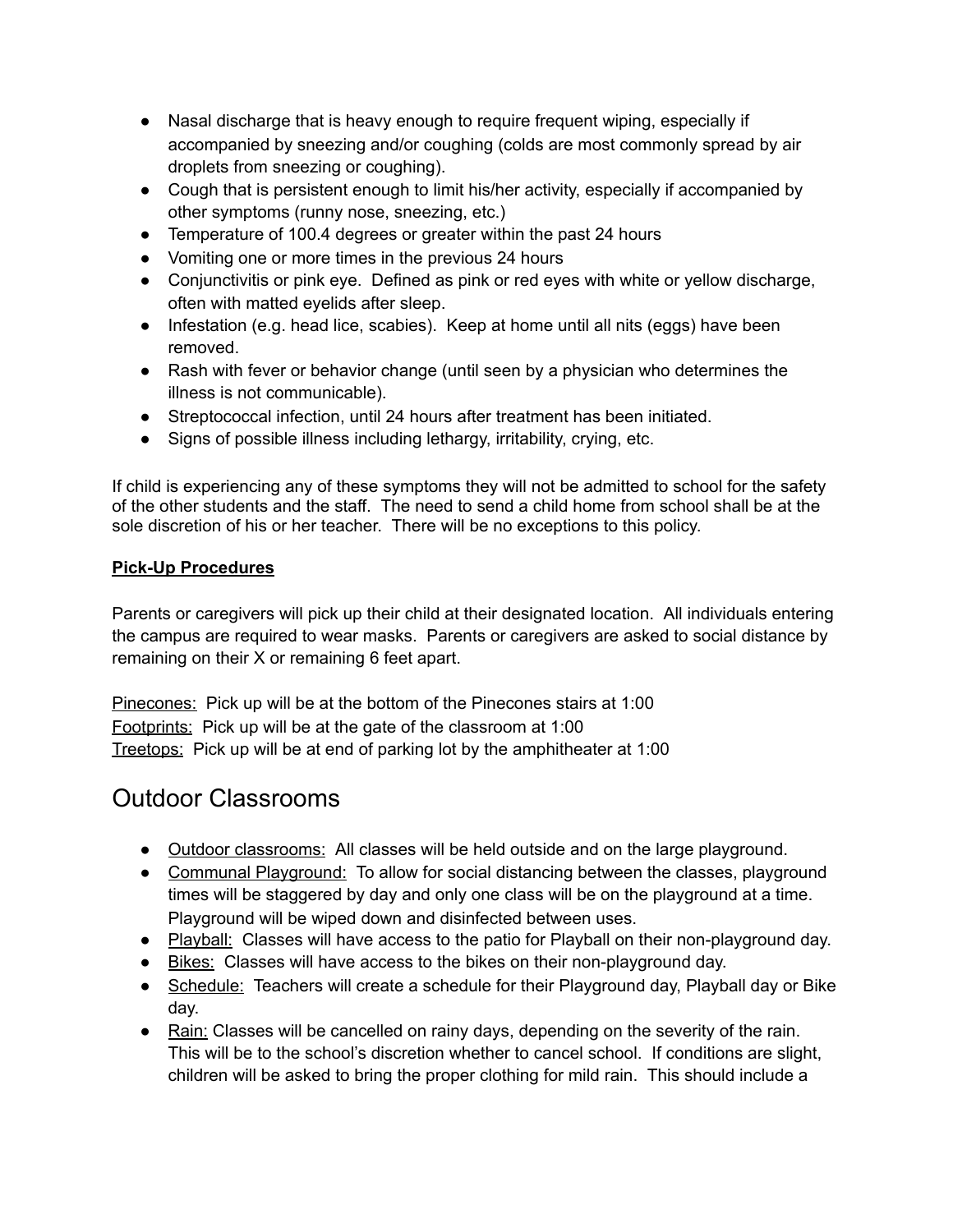raincoat, rain boots and an umbrella. Director, teacher, or room parent will notify families if school is being cancelled.

## Covid Measures and Procedures

- Separate Classes: All students will remain with their own class and with the same teachers each day. Unfortunately, we cannot allow separate classes to intermingle at this time.
- Handwashing/Hand Sanitizing: As soon as students arrive to the classroom, they will wash their hands properly or use hand sanitizer. Hands will be washed throughout the day as well as hand sanitized. Students will wash their hands before and after mealtimes. Students will wash their hands upon entering and exiting large playground. Hand sanitizer will be located at the classrooms as well as on the large playground.
- Sanitizing/Disinfecting: All hard surfaces will be wiped down throughout the day, before and after use as well as at the end of each day. All surfaces and toys will be sprayed with sanitizer throughout the day.
- Toys: All soft toys, pillows, dress-up clothes will be put away during this phase of reopening. Children will be given their own container with markers, glue, scissors and play doh. They will be kept in their cubby and brought out each day. They will use these for any projects. Paint brushes will be disinfected after each use and only one child will be allowed on each side of the easel at a time. Once they are finished, paint brushes will be sanitized for next child.
- Mask wearing: Staff, Students and anyone entering the campus will be required to wear a mask. Please provide a mask that fits your child properly.
	- o Parents or caregivers will take the mask home each day and wash it.
	- o Mask free zone Each class will have a mask free zone. Children are allowed to remove their mask in this area only. Once they leave this area, they must keep their mask on. Staff will assist students in keeping their mask on and covering their nose and mouth.
- Social distancing: Each class will social distance from other classrooms to assure safety. Classes will not intermix and will be with the same teachers all day. Social distancing will be encouraged within their class to the best of their ability.
- Bathroom: All classes will have separate bathroom times. Toilets seats, door handles, and faucets will be sanitized between each use. If children from another classroom are in the restroom, class or individuals will wait until they have left the restroom. Children will be encouraged to use tissues when flushing toilet.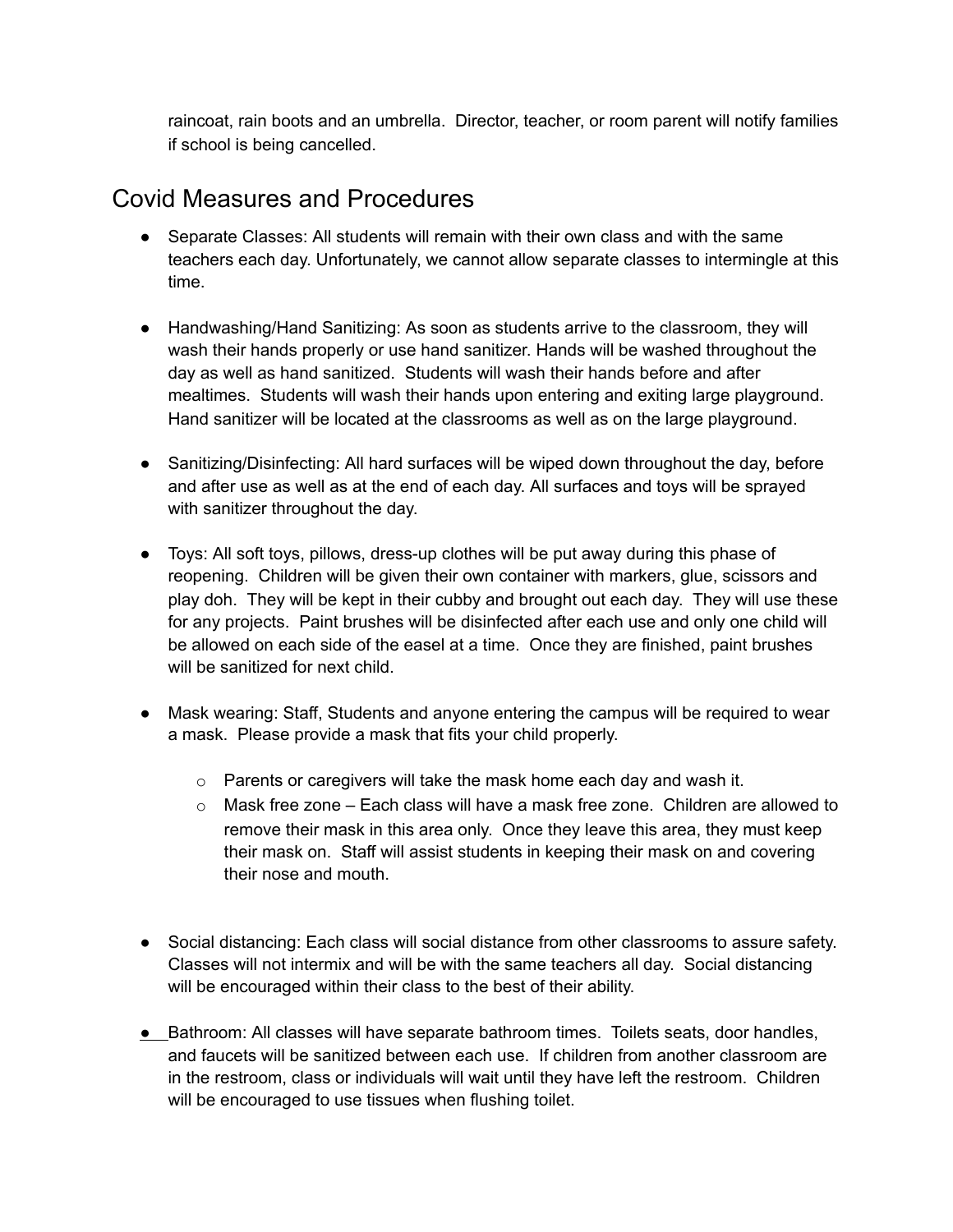- Mealtimes: An additional table will be brought outside to enable children to sit farther apart from each other. Children will wash hands before and after eating. Teacher's will wear gloves to help children open containers. There will be no sharing of foods.
- Food: Lunch, snack and water bottle to be brought in a lunchbox from home. We will not use communal coolers at this time. We ask that you provide containers that children can open on their own. We continue to be a peanut-free facility, so please do not provide snacks or lunches that contain peanuts. If your child has an allergy to any foods, please be sure that it been indicated in your child's paperwork and put in writing. This should be given to the teacher and room parent. Depending on the allergy, some classrooms may become completely "nut free" or the allergy the child has.
- Personal Belongings: While in this phase of operation, children may not bring in any personal belongings aside from an extra set of clothing (shirt, pants, sweatshirt or jacket, underwear, socks and shoes). This extra set of clothing should be in a Ziploc bag and will be kept in their cubby. If they use their extra set of clothing, please bring in a new set on the next day of school. No toys or personal items from home will be permitted at this time.
- Backpacks: We ask that you provide a backpack for your child. This will assist them in carrying their belongings.

### Visitors

Visitors will not be permitted at this time. This includes specialty teachers (music and yoga) and parents, grandparents, nannies, etc. until further notice.

# Field Trips/Special Events

There will be no field trips or special events/gatherings at this time.

# Admission/Exclusion due to symptoms of illness

Children who are obviously ill with any of the symptoms above will not be admitted to school. It is a danger to other children and staff members at our facility. If you have any doubts about your child's health, please call us at 858-481-1378 to be sure they may attend. If your child appears to be sick or has any of the symptoms listed above while at school, we will follow the following procedures:

- Child will be immediately required to wear a mask.
- We will notify the parent or guardian immediately, and it is necessary that the child be picked up within 30 minutes of notification. Child will be brought to the Director's office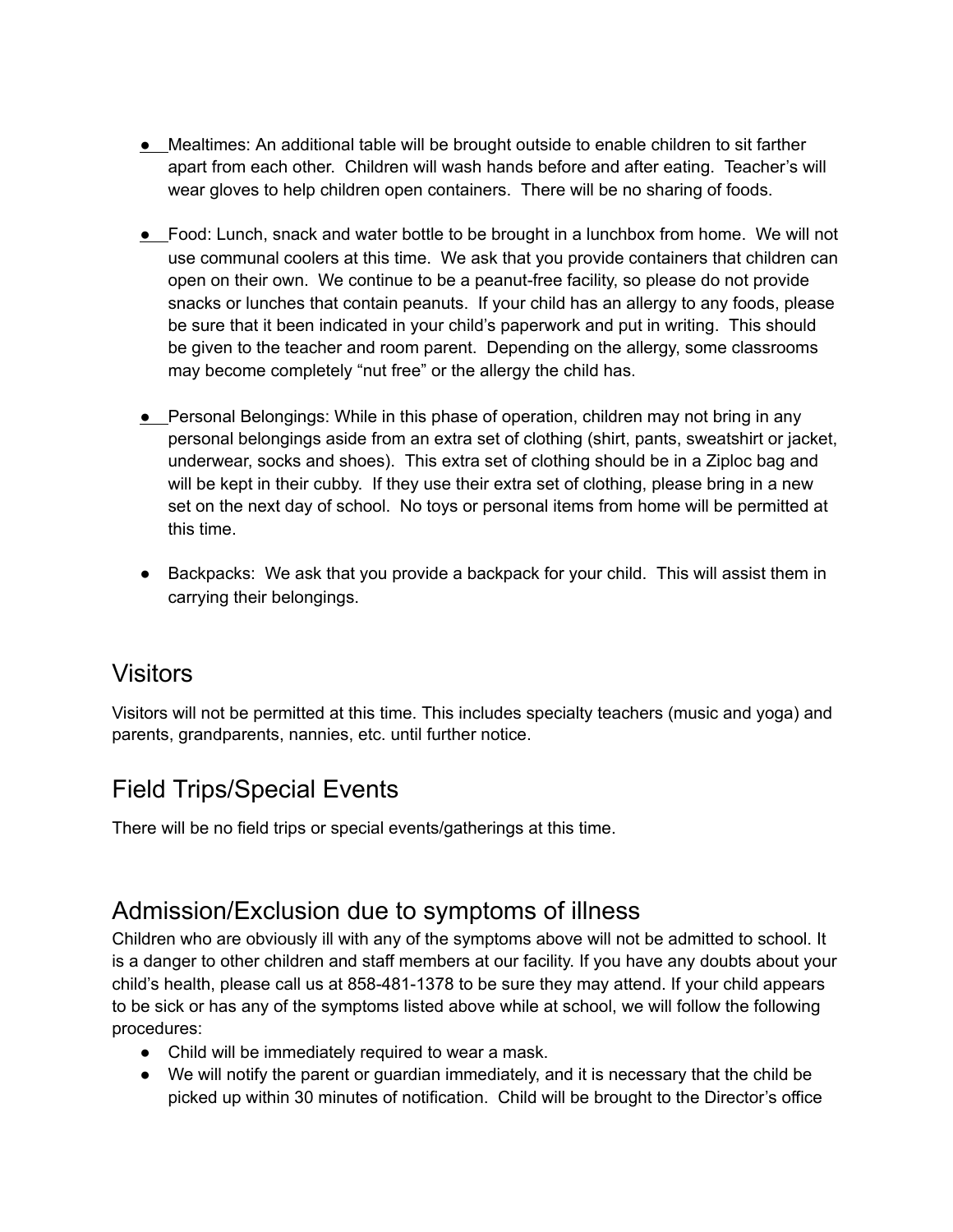for isolation until they are picked up. If weather permits, Director and child will wait outside for parent or guardian.

- Individual picking up, child and director will be required to wear a face mask.
- Remaining students in the classroom will be brought to playground, amphitheater or taken on a hike. During this time, the outdoor spaces will be disinfected.
- Children who have had symptoms will not be allowed in class until one of the following criteria has been met:
	- o Receive a negative PCR test.
	- $\circ$  14-day quarantine, including at least 3 days with no fever or symptoms and at least 10 days since symptoms first appeared.

### Positive case within the household

● If a child is living with a positive individual, that child will need to quarantine for 14 days from initial contact. After the initial 14-day quarantine, child must quarantine for 10 days or receive a negative PCR test.

#### **Exposure**

• If a child has been exposed but with no ongoing contact, child must quarantine for 14 days or receive a negative PCR test 3-5 days after exposure.

## Confirmed Cases at School

- Parents in the class will be notified.
- Local health officials will be notified, and we will be following their guidance.
- Staff members and students from that class will not be able to return to school until they quarantine for 14 days or receive a negative PCR test.

# **Travel**

- If you choose to travel, please notify Sandy Hill staff.
- Please adhere to the CDC guidelines: cdc.gov/coronavirus/2019-ncov/travelers/travel-during-covid19.html
- You must receive a negative PCR test 3-5 days after travel **AND** stay home and self-quarantine for a full 7 days after travel.
- If you choose not to get tested, stay home and self-quarantine for 10 days after travel.

# School Closures

We will follow all guidelines provided by the Public Health Department and the CDC regarding childcare and preschool education closures. If a case is reported, we will notify the Public Health Department and follow their recommendations regarding ongoing operations at school.